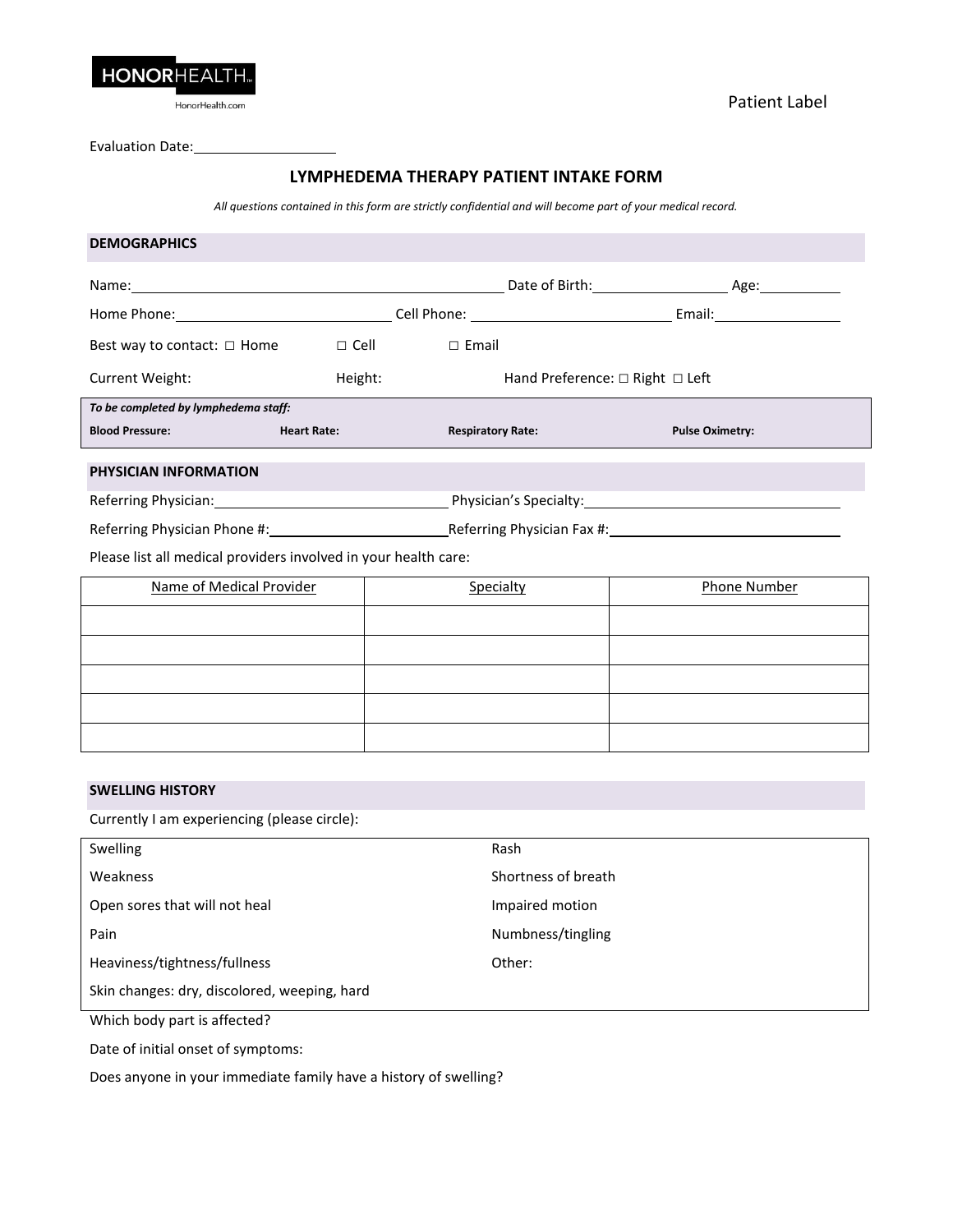

## **THERAPY HISTORY**

Have you received ANY outpatient Physical, Speech or Occupational Therapy Services this year?

Are you *currently* being seen for outpatient Physical, Speech or Occupational Therapy Services?

Are you *currently* receiving home health services including nursing, Physical, Speech, Occupational Therapy Services or home health aide?

Have you had lymphedema therapy before?  $\Box$  Yes  $\Box$  No If yes, where and when?

What treatments have you received?

| Manual Lymphatic Drainage           | <b>Compression Garments</b>       |
|-------------------------------------|-----------------------------------|
| <b>Compression Bandage Wrapping</b> | <b>Pneumatic Compression Pump</b> |
| <b>Diuretics</b>                    | Antibiotics                       |
| Kinesio Taping                      | Other:                            |
| Self Drainage                       |                                   |

## **MEDICAL HISTORY**

Do you have any of the following medical conditions?

| High Blood Pressure                                                                                             | <b>Diabetes</b>                 | Renal (Kidney) Dysfunction        |  |  |  |
|-----------------------------------------------------------------------------------------------------------------|---------------------------------|-----------------------------------|--|--|--|
| Asthma                                                                                                          | <b>Congestive Heart Failure</b> | Cardiac Arrhythmia                |  |  |  |
| Arterial Disease                                                                                                | <b>Thyroid Problems</b>         | Neuropathy or loss of sensation   |  |  |  |
| Paralysis                                                                                                       | GERD (Reflux)                   | <b>Diverticulitis</b>             |  |  |  |
| Crohn's Disease                                                                                                 | <b>Fractures</b>                | <b>Scoliosis</b>                  |  |  |  |
| Vertigo (Dizziness)                                                                                             | Cancer                          | <b>Breathing Problems</b>         |  |  |  |
| <b>Heart Problems</b>                                                                                           | <b>Circulation Problems</b>     | Deep Vein Thrombosis (Blood Clot) |  |  |  |
| Aortic Aneurysm                                                                                                 | Osteoporosis                    | Other                             |  |  |  |
| The discussion of the still the company of the company of the Common County and the County of the County of the |                                 |                                   |  |  |  |

Is there a possibility you are pregnant?  $\Box$  Yes  $\Box$  No

Do you have a pacemaker? □ Yes □ No

| Do you live in a                                                           | $\Box$ House |  | $\Box$ Apartment/Condo | $\Box$ Mobile Home                                                                 |                                        |             |
|----------------------------------------------------------------------------|--------------|--|------------------------|------------------------------------------------------------------------------------|----------------------------------------|-------------|
| Do you live alone?                                                         |              |  |                        |                                                                                    | Do you sleep in a bed / chair / other? |             |
|                                                                            |              |  |                        | How many steps do you have to enter your home? Do you have a railing? $\Box$ Right | $\Box$ Left                            | $\Box$ Both |
| How many steps do you have inside your home?                               |              |  |                        | Do you have a railing? $\Box$ Right                                                | $\Box$ Left                            | $\Box$ Both |
| Do you have help to participate in lymphedema therapy?                     |              |  |                        |                                                                                    |                                        |             |
| Do you require assistance for walking or getting in/out of a chair or bed? |              |  |                        |                                                                                    |                                        |             |
| Do you require assistance for bathing or dressing?                         |              |  |                        |                                                                                    |                                        |             |
| Are you currently working? $\Box$ Yes $\Box$ No                            |              |  | $\Box$ Retired         |                                                                                    |                                        |             |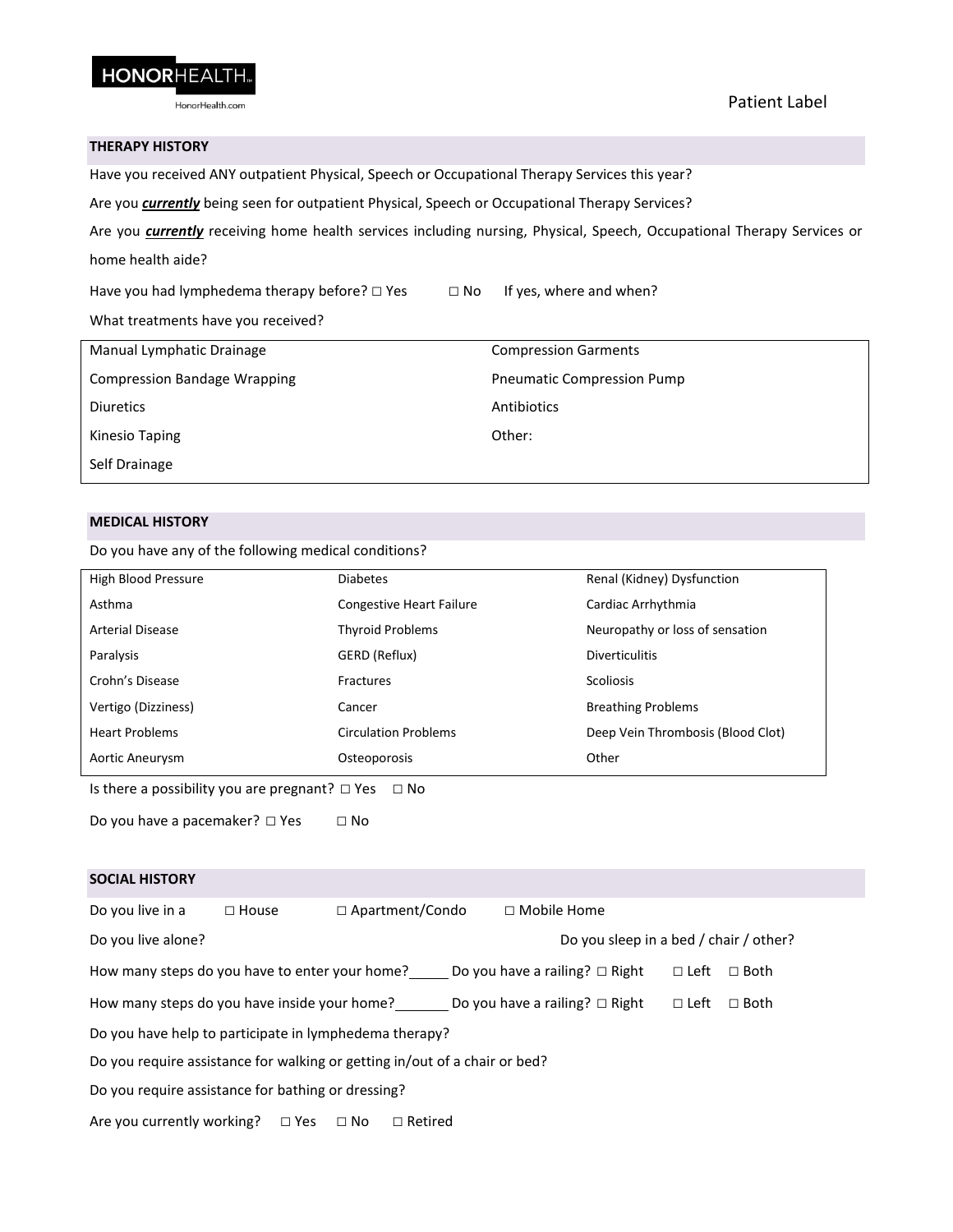

Patient Label

# **SOCIAL HISTORY (CONTINUED)**

#### Occupation:

What recreational activities do you do on a regular basis (e.g., walking, swimming, weightlifting, hiking, crafts, sewing)?

How many days a week are you physically active?  $\Box$  0  $\Box$  1-2  $\Box$  3-5  $\Box$  6-7

Please list **3 important activities** that you are unable to do or that you are having difficulty doing as a result of your swelling:

| ⊥. |  |
|----|--|
| ۷. |  |
| 3. |  |

# **GOALS**

Please list your goals for evaluation and/or treatment for lymphedema therapy:

| . .        |  |
|------------|--|
| <u>. .</u> |  |
| <u>.</u>   |  |

#### **MEDICATIONS**

| 1.  |                                                                                                                                                                                                                                      |
|-----|--------------------------------------------------------------------------------------------------------------------------------------------------------------------------------------------------------------------------------------|
| 2.  |                                                                                                                                                                                                                                      |
| 3.  |                                                                                                                                                                                                                                      |
| 4.  |                                                                                                                                                                                                                                      |
| 5.  | <b>Example 20 For what: Example 20 For what: Example 20 For what: Example 20 For What: Example 20 For What: Example 20 For What: Example 20 For What:</b> $\frac{1}{2}$                                                              |
| 6.  |                                                                                                                                                                                                                                      |
| 7.  | <b>Example 20 Formulate Control Control Control Control Control Control Control Control Control Control Control Control Control Control Control Control Control Control Control Control Control Control Control Control Control </b> |
| 8.  |                                                                                                                                                                                                                                      |
| 9.  | <b>Example 20 For what: Example 20 For what: Example 20 For what: Example 20 For What: Example 20 For What: Example 20 For What: Example 20 For What: Example 20 For What: Example 20 For What: Example 20 For</b>                   |
| 10. |                                                                                                                                                                                                                                      |

### **SURGICAL HISTORY**

Please list ANY surgeries and dates performed in your lifetime (i.e.: knee surgery, hysterectomy, C-section):

Have you had ANY infections of the skin (i.e.: cellulitis) that required hospitalization and/or antibiotics (oral or IV)? If so, please indicate area of infection and date of episode: